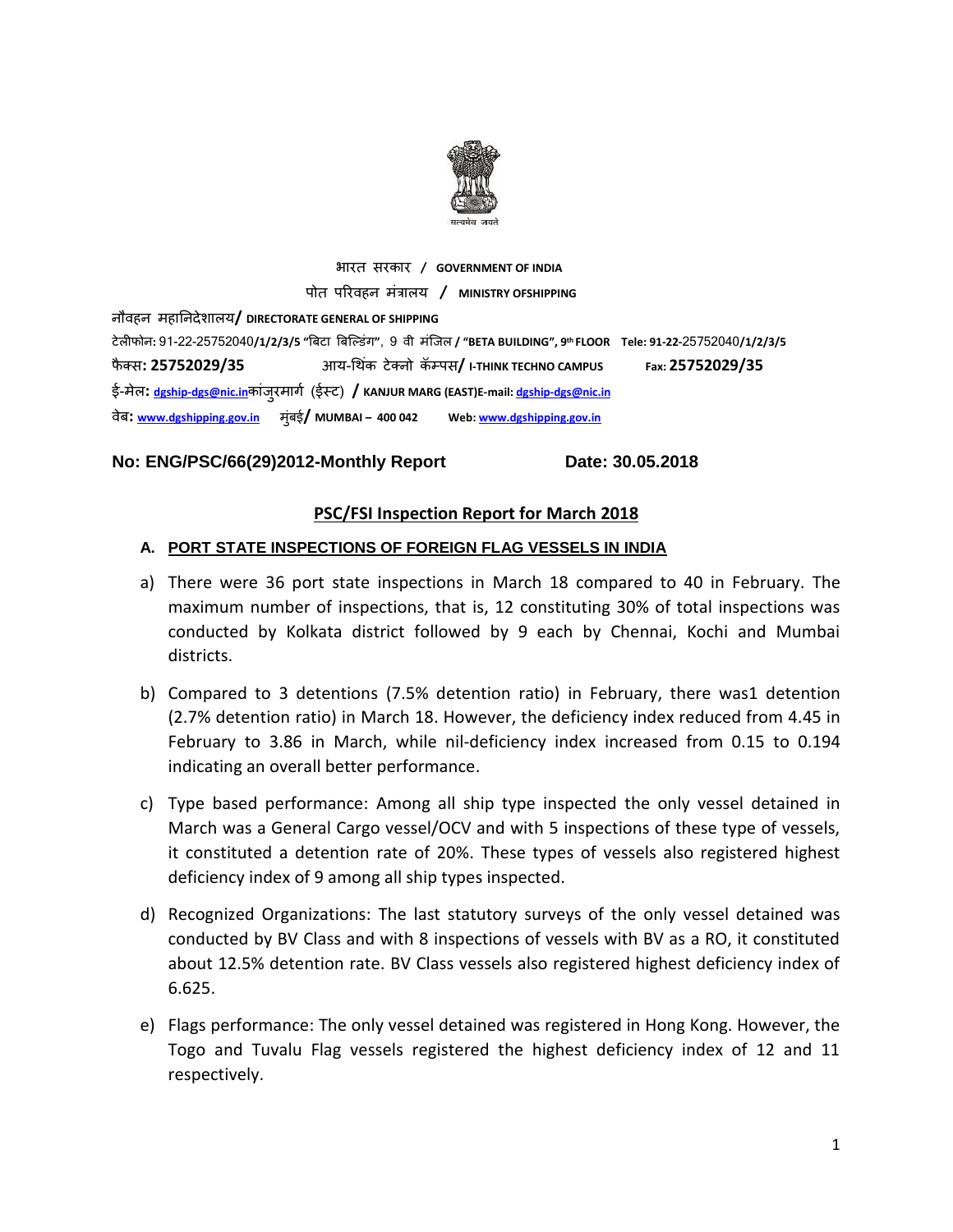- f) The major areas where maximum number of deficiencies was registered are Propulsion & Auxiliary Machinery, Living Conditions of Seafarers and Fire Safety measures as the case was in February 2018.
- g) Detained Vessel

| Name of Vessels   IMO No. |         | <b>Flag</b> | <b>RO</b> | Type/Age              |
|---------------------------|---------|-------------|-----------|-----------------------|
| <b>Rainbow IVY</b>        | 9546320 | Hong Kong   | BV        | Bulk Carrier/10 Years |

### **B. Flag State Inspections of Indian Flag Vessels**

- a) There were 38 Flag state inspections in March 18 compared to 29 in February 18. Continuing with the last month trend, the maximum number of inspections, that is, 15 constituting about 40% of all FSI conducted in March were conducted by Mumbai district.
- b) Continuing with nil detentions in last two months, there was no detention under FSI in March 2018. The average deficiency index of 6.6 remained nearly same as that in February, while the nil-deficiency index reduced from 0.069 to 0.
- c) **Performance based on type**: Among all ship types inspected, Passenger Ships and General Cargo Vessels registered the highest deficiency index of 16 and 14 respectively. With 10 inspections, that is about 29% of all inspections conducted in March, Tugs demonstrated better performance than all other ship type inspected with a deficiency index of 3.6.
- d) **Performance based on age**: Among all age categories inspected, the maximum inspections that are 21 constituting about 56% of total inspections in March 2018 were conducted on vessels between 5-15 years of age. The highest deficiency index of 9.14 was registered for vessels between >25 years of age. Based on age and ship type, Passenger vessels between 15-25 years of age, oil tankers > 25 years of age and General Cargo vessels > 25 years of age registered highest deficiency index of 16, 11.5 and 10.7 respectively.
- e) **Performance based on size**: Maximum number of FSI inspections, that is 15 constituting about 40% of all FSI inspections were conducted on vessels less than 500gt. Vessels >3000gt registered the highest deficiency index of 7.9. Among all ship sizes and types inspected, Passenger vessels <500gt and Bulk Carriers >3000gt registered the highest deficiency index of 16 and 9.5 respectively.
- f) **Recognized Organizations**: IRS/ABS dual class vessels registered highest deficiency index of 9.67 while IRS-KR dual class vessels registered the least deficiency index of 4.
- g) **Owners/Managers**: The ships managed by Seven Island Shipping registered the highest deficiency index of 11 followed by vessels belonging to Tag Off-shore with a deficiency index of 10.5.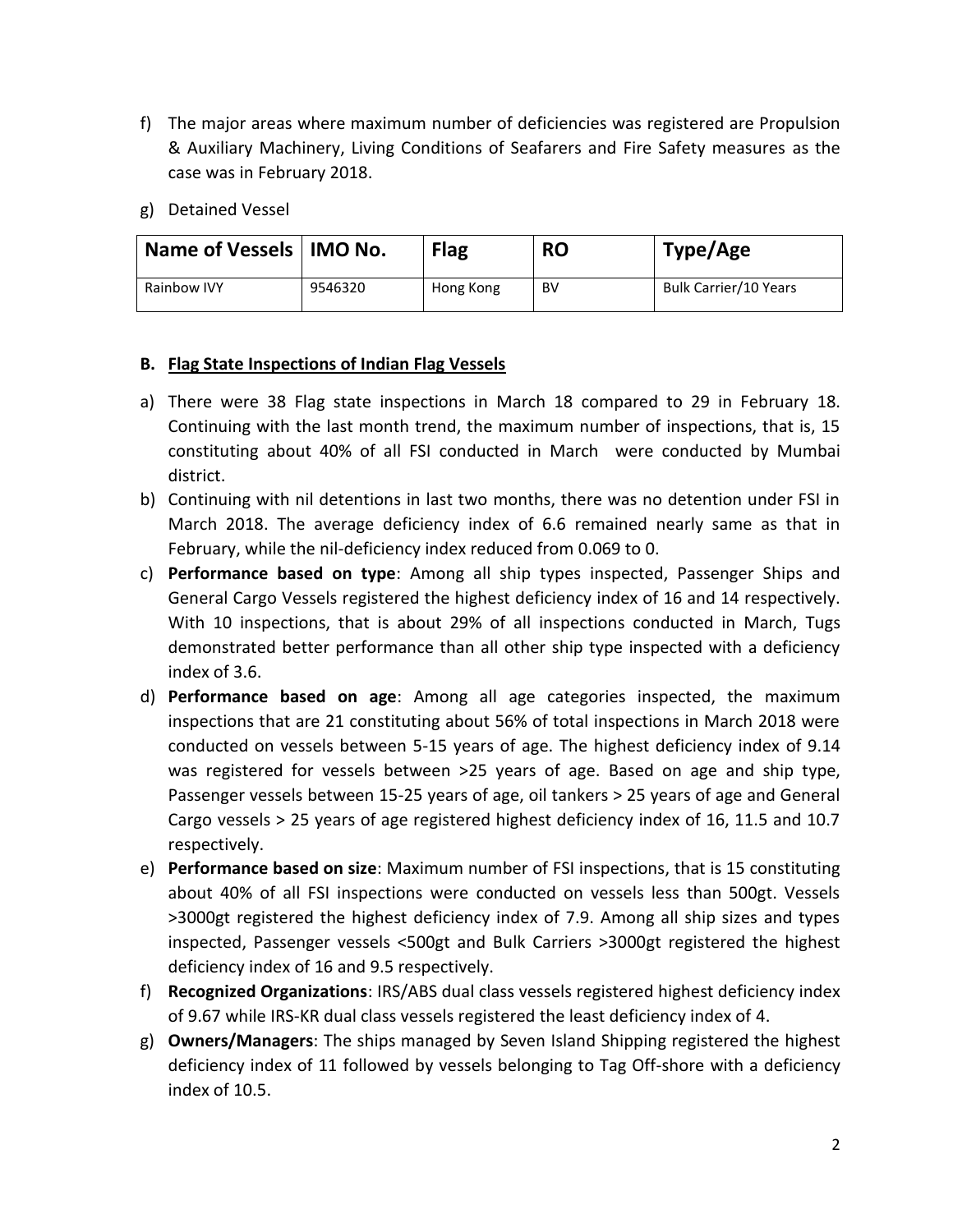h) The top three areas of deficiencies are working conditions of Seafarers, Safety of Navigation, Life-Saving Appliances and Alarms.

## **C. Port State Inspection of Indian Flag Vessels abroad**

- a) There was a total of 14 Indian Flag vessels inspected in March 2018 in 5 regional MOU/ PSC regimes.
- b) In March 18, there was 1 detention, an average deficiency index of 3.42 and a nildeficiency index of 0.25 compared to 1 detention, an average deficiency index of 3.3 and a nil-deficiency index of 0.54 in February 2018 indicating an overall deteriorating performance compared with February.
- c) Among all the vessels inspected, the best performance was that of 3 vessels inspected in Riyadh MOU with nil detentions and an average deficiency index of 0.66 and a nildeficiency index of 0.33. In Tokyo MOU there were 6 inspections with 1 detention and an average deficiency index of 4.83 compared to an average deficiency index of 3.34 indicating poor performance.
- d) The vessel detained was a 20 Year Oil Tanker. There were 3 Oil tankers inspected with a nil-deficiency index of 0.66 indicating that overall performance of Oil Tankers was affected due to this detained vessel.
- e) **Performance of Shipping Companies**: The detained vessel is being managed by DAWN Ship Management and owned by Arya Shipping. GESCO with 3 inspections and all with nil deficiencies performed better than all other companies.
- f) **Recognized Organizations**: The only vessel detained was single IRS Classed.
- g) Areas with highest deficiencies: Fire Safety Measures.
- **D. Corrective and Preventive Action:**
- 1. The vessels detained in PSC in February 2018:

| Name of Vessel    | IMO No.               | Age/Type                                                                                     | GT                                          | <b>RO/Class</b> |
|-------------------|-----------------------|----------------------------------------------------------------------------------------------|---------------------------------------------|-----------------|
| MP Panamax 5      | 9202807               | <b>Bulk Carrier/19 Years</b>                                                                 | 38633                                       | IRS             |
| Date of detention | Last<br><b>Survey</b> |                                                                                              | <b>Detainable Deficiencies/Deficiencies</b> |                 |
| 14.03.2018        | 25.04.2017            | Main Fire pipe rusted and leaking. Holes on Starboard Side Engine<br>Room Ventilator Coaming |                                             |                 |

### **Corrective and Preventive Action:**

The stated vessel was on coastal run and was due for dry-dock on 16.04.2018 and accordingly dry-dock maintenance list was under preparation. A review of this list revealed that the vessel had already identified (as early as December 17/January18) a number of statutory defects such as non-operational EM Log, crack in lifeboat body resulting in water ingress in lifeboat and thinned down/rusted/corroded/wasted pipeline. The vessel did not intimate Flag/Class regarding these defects and planned it for repairs in dry-dock. While going for dry-dock in China, the vessel also carried cargo for China and PSC boarded the vessel at discharge port in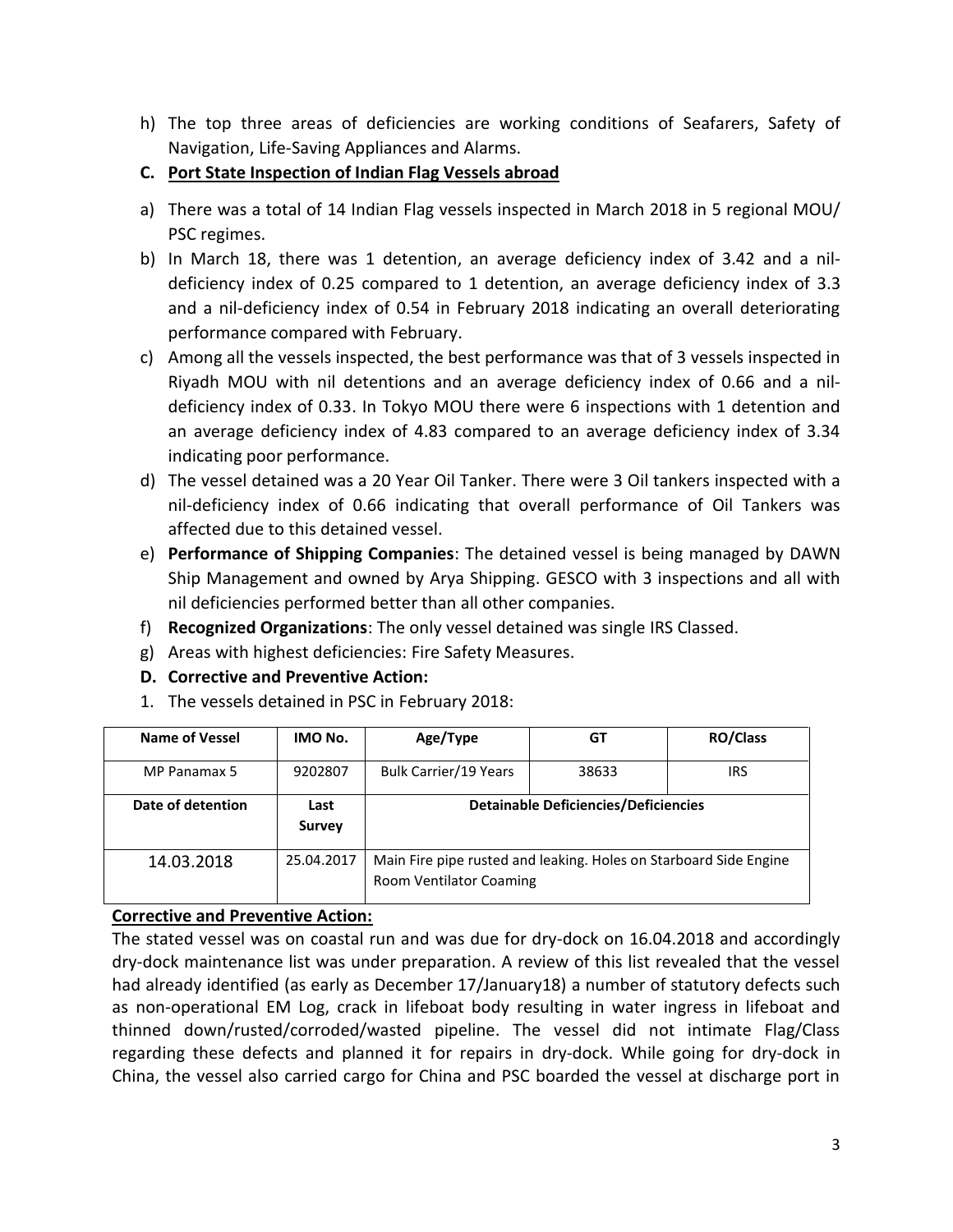China and detained the vessel. It was also noted that the FSI was overdue. Following Corrective and Preventive actions are now imposed:

- FSI 1-3 months after dry-dock. All identified deficiencies during this FSI to be closed out prior departure.
- Another FSI between 5-6 months after the FSI mentioned above and before Annual Surveys.
- Additional DOC within one month.
- Master, Chief Engineer to report to directorate along with Superintendent and DPA.

### **Graphical Representation of Port State Inspection of Foreign Ships in India**



#### **A. Port State Inspection of Foreign Ships in India**

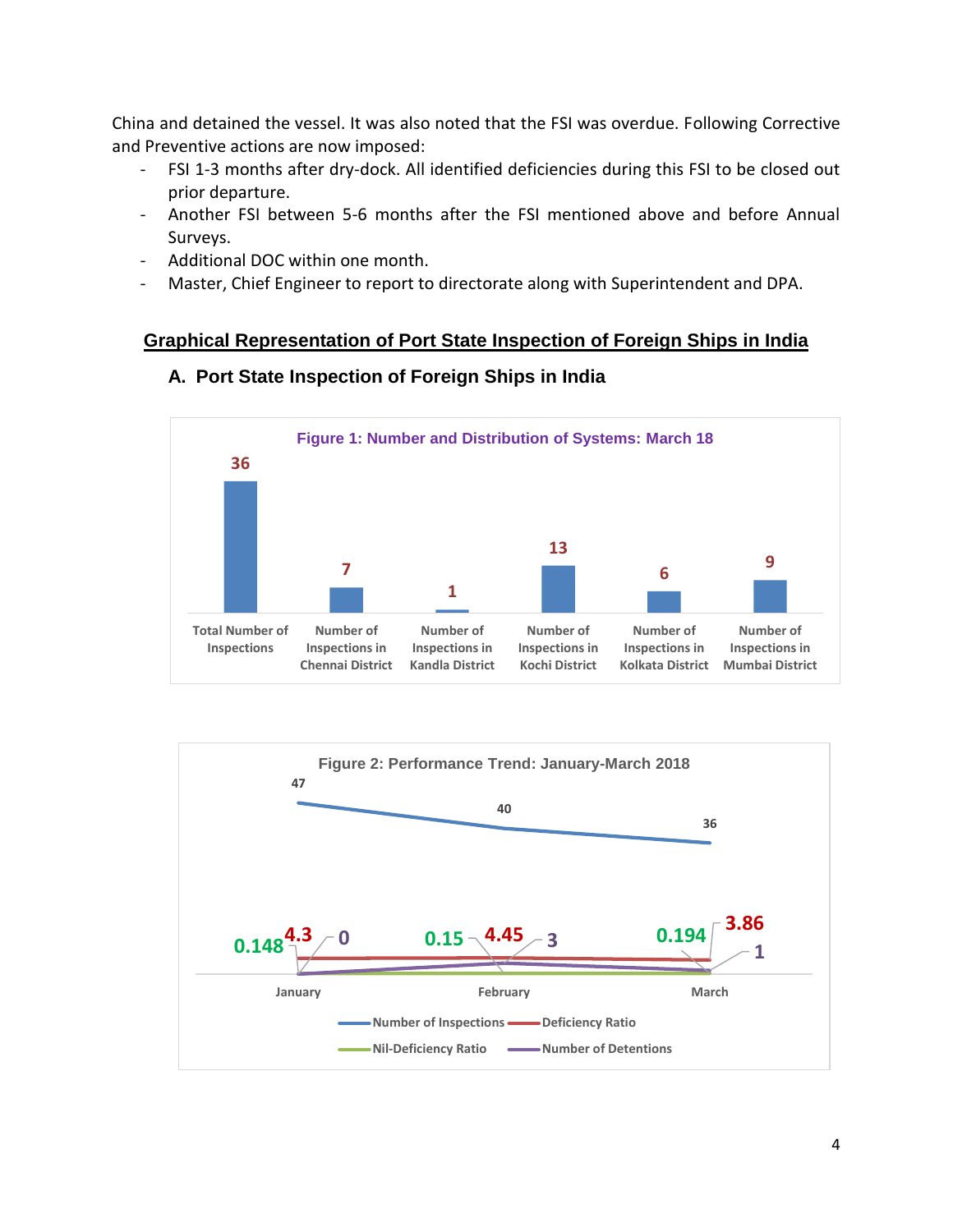| Table 1: Performance parameters ship type |                                        |                                |                            |                         |  |  |
|-------------------------------------------|----------------------------------------|--------------------------------|----------------------------|-------------------------|--|--|
| <b>Type of Vessel</b>                     | <b>Number of</b><br><b>Inspections</b> | <b>Number of</b><br>detentions | <b>Deficiency</b><br>Ratio | Nil-deficiency<br>Ratio |  |  |
| <b>All Vessels</b>                        | 36                                     | 1                              | 3.86                       | 0.194                   |  |  |
| <b>Bulk Carrier</b>                       | 15                                     | $\Omega$                       | 2.73                       | 0.20                    |  |  |
| <b>Chemical Tanker</b>                    | 4                                      | $\Omega$                       | 3.75                       | 0.5                     |  |  |
| <b>Container Vessels</b>                  | 8                                      | $\Omega$                       | 3.375                      | 0.125                   |  |  |
| <b>Gas Carrier</b>                        | $\overline{1}$                         | $\overline{0}$                 | 4                          | 0                       |  |  |
| General<br>Cargo/OCV                      | 5                                      | $\mathbf{1}$                   | 9                          | $\Omega$                |  |  |
| Oil Tankers                               | $\overline{1}$                         | $\mathbf{0}$                   | 5                          | 0                       |  |  |
| RO-RO Cargo Ships                         | $\mathfrak z$                          | $\Omega$                       | 1                          | 0.5                     |  |  |

| Table 2: Performance of Recognized Organizations |                          |                                |                            |                         |  |  |  |
|--------------------------------------------------|--------------------------|--------------------------------|----------------------------|-------------------------|--|--|--|
| Name of RO                                       | Number of<br>inspections | <b>Number of</b><br>detentions | <b>Deficiency</b><br>Ratio | Nil-deficiency<br>ratio |  |  |  |
| <b>All Vessels</b>                               | 36                       |                                | 3.86                       | 0.194                   |  |  |  |
| <b>ABS</b>                                       | $\overline{2}$           | $\Omega$                       | 3.5                        | $\Omega$                |  |  |  |
| <b>BV</b>                                        | 8                        | 1                              | 6.625                      | $\Omega$                |  |  |  |
| <b>CCS</b>                                       | 1                        | $\Omega$                       | 1                          | $\Omega$                |  |  |  |
| DNV/GL/DNV-<br>GL(AS)                            | 11                       | $\Omega$                       | 3.18                       | 0.375                   |  |  |  |
| <b>KRS</b>                                       | $\mathbf{2}$             | $\bf{0}$                       | 3.5                        | $\bf{0}$                |  |  |  |
| LR.                                              | 4                        | $\Omega$                       | 1.75                       | 0.5                     |  |  |  |
| NΚ                                               | 7                        | $\Omega$                       | 3.71                       | 0.285                   |  |  |  |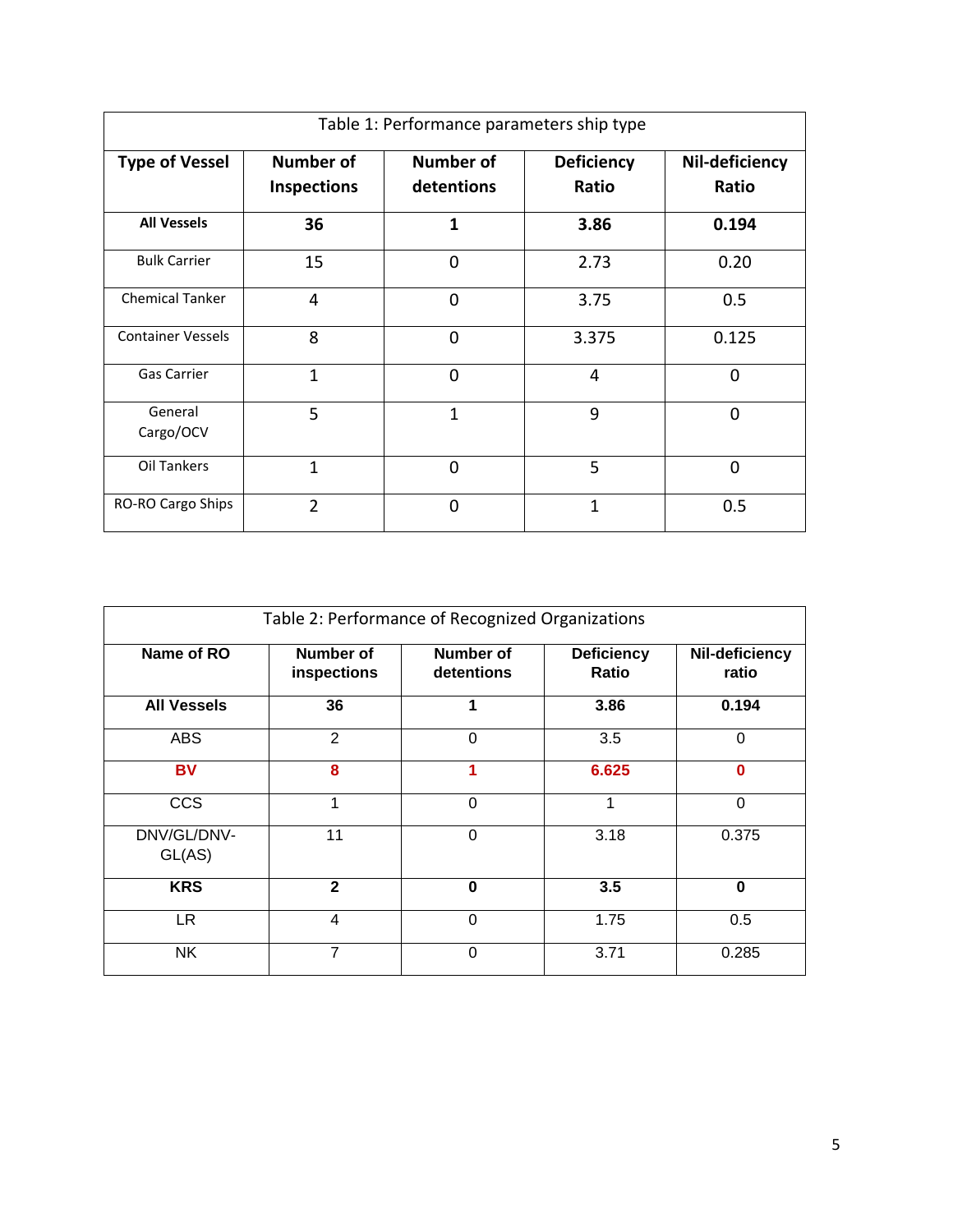| Table 3: Performance of Flag |                              |                      |                  |                                       |  |  |  |
|------------------------------|------------------------------|----------------------|------------------|---------------------------------------|--|--|--|
| <b>Flag</b>                  | No. of<br><b>inspections</b> | No. of<br>detentions | Deficiency Index | <b>Nil-Deficiency</b><br><b>Index</b> |  |  |  |
| <b>All Vessels</b>           | 36                           | 1                    | 3.86             | 0.194                                 |  |  |  |
| Antigua & Bermuda            | $\overline{4}$               | $\mathbf 0$          | 5.5              | $\overline{0}$                        |  |  |  |
| People Republic of<br>China  | 1                            | $\overline{0}$       | 1                | $\mathbf 0$                           |  |  |  |
| Cyprus                       | 1                            | $\mathbf 0$          | 9                | $\overline{0}$                        |  |  |  |
| Hong Kong                    | 3                            | 1                    | 7.66             | 0.33                                  |  |  |  |
| <b>IRAN</b>                  | 1                            | $\mathbf 0$          | 6                | $\mathbf 0$                           |  |  |  |
| Liberia                      | 4                            | $\Omega$             | 2.5              | 0.25                                  |  |  |  |
| Malta                        | $\overline{2}$               | $\mathbf 0$          | $\overline{3.5}$ | $\mathbf 0$                           |  |  |  |
| Marshall Island              | 6                            | $\mathbf 0$          | 2.33             | 0.166                                 |  |  |  |
| Panama                       | 5                            | $\mathbf 0$          | $\overline{3.4}$ | $\mathbf 0$                           |  |  |  |
| Saudi Arabia                 | $\overline{2}$               | $\overline{0}$       | $\overline{0}$   | 1                                     |  |  |  |
| Singapore                    | $\overline{4}$               | $\mathbf 0$          | 1.25             | 0.5                                   |  |  |  |
| Togo                         | 1                            | $\mathbf 0$          | 12               | $\mathbf 0$                           |  |  |  |
| Tuvalu                       | 1                            | $\mathbf 0$          | 11               | $\mathbf 0$                           |  |  |  |
| United Kingdom               | 1                            | $\mathbf 0$          | $\overline{2}$   | $\mathbf 0$                           |  |  |  |

|          | Table 4: Deficiencies Break-up                               |                     |                                                                                                                |  |  |  |
|----------|--------------------------------------------------------------|---------------------|----------------------------------------------------------------------------------------------------------------|--|--|--|
| Code     | Type                                                         | <b>Number</b><br>(% | <b>Typical deficiencies</b>                                                                                    |  |  |  |
| 011& 012 | Certificates & Documentation<br>(Ship and Crew Certificates) | 2(1.1%)             |                                                                                                                |  |  |  |
| 013      | Certificates &<br>Documentation-Documents                    | 14(7.9%)            | Oil Record Book; Material Safety Data Sheet; SOPEP; Survey<br>Report File; Table of Watch-Keeping Arrangements |  |  |  |
| 021      | <b>Structural Conditions</b>                                 | 6(3.4%)             | Hull and Deck Corrosion; Hull Damage                                                                           |  |  |  |
| 031      | Water/Weathertight<br>Conditions                             | 6(3.4%)             | Ventilators, airpipes, casings; Machinery Space Openings;<br><b>Freeboard Marks</b>                            |  |  |  |
| 041      | <b>Emergency Systems</b>                                     | 8(4.5%)             | Emergency Batteries, Lighting and Switches; Emergency Fire<br>Pump;                                            |  |  |  |
| 051      | <b>Radio Communications</b>                                  | 1(0.6%)             |                                                                                                                |  |  |  |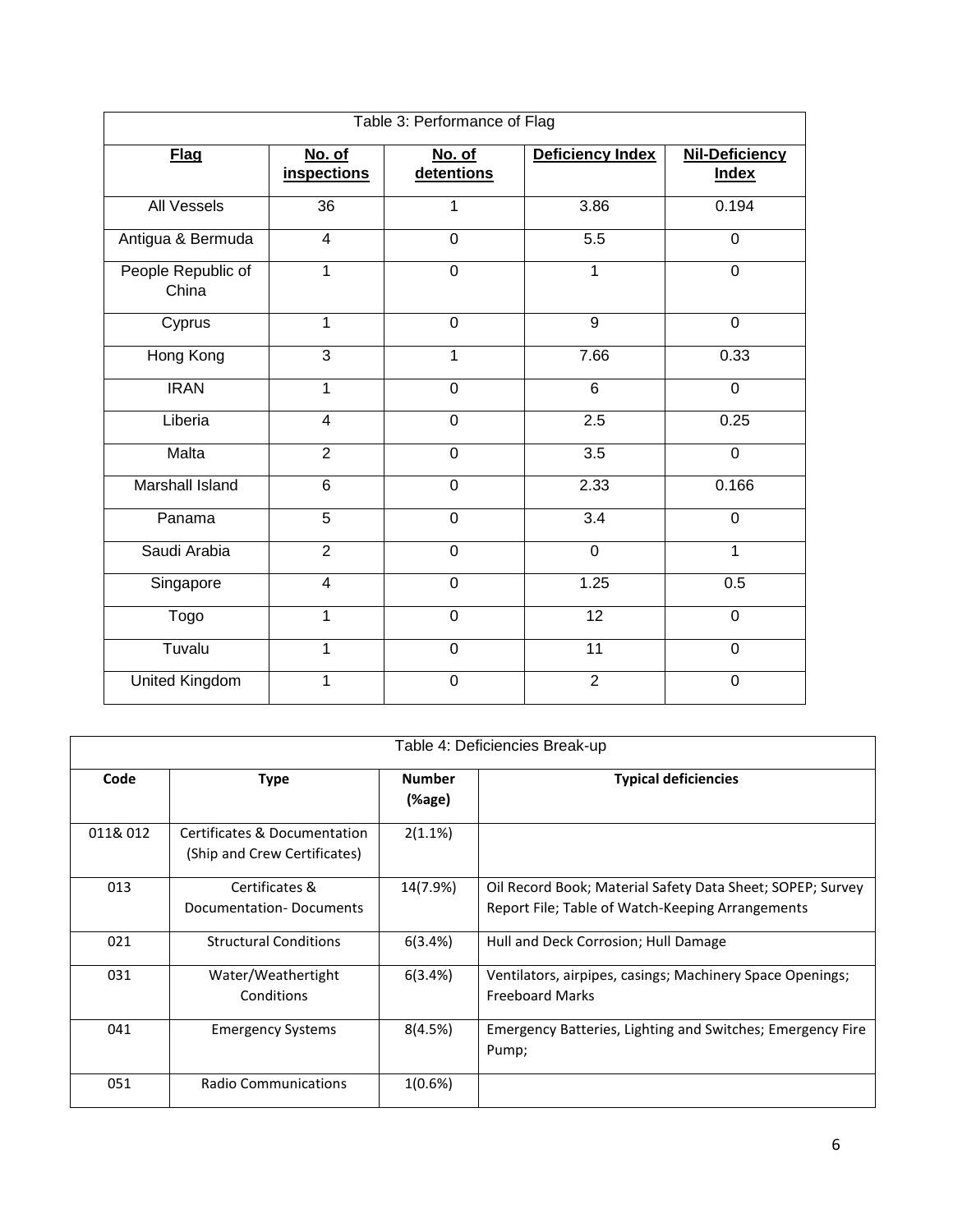| 071 | <b>Fire Safety</b>                                                           | 18(10.1%) | Fire detection and alarm system; Oil Accumulation in ER;<br><b>Ventilation; Maintenance of Fire Protection System.</b>  |
|-----|------------------------------------------------------------------------------|-----------|-------------------------------------------------------------------------------------------------------------------------|
| 081 | Alarms                                                                       | 1(0.6%)   | Fire Alarm                                                                                                              |
| 091 | Working and Living<br><b>Conditions-Living Conditions</b>                    | 10(5.6%)  | Sanitary Facilities; Medical Equipment                                                                                  |
| 092 | <b>Working and Living</b><br><b>Conditions- Working</b><br><b>Conditions</b> | 39(21.9%) | <b>Ventilation of working spaces; ER Cleanliness; Electrical;</b><br><b>Safe Means of Access; Machinery Protection.</b> |
| 101 | Safety of Navigation                                                         | 10(5.6%)  | VDR; Compass Correction Log; Radar; Nautical Publications<br>Charts;                                                    |
| 111 | Life Saving Appliances                                                       | 14(7.9%)  | Operational Readiness; Rescue Boats; Lifebuoys Disposition;<br>Lifeboats                                                |
| 131 | <b>Propulsion and Auxiliary</b><br><b>Machinery</b>                          | 23(12.9%) | Insulation wetted through oil; Gauges, Thermometers;<br><b>Main Engine; Auxiliary Engine</b>                            |
| 141 | <b>Pollution Prevention:</b><br><b>MARPOL Annex I</b>                        | 9(5.1%)   | Oil and Oily Mixture from Engine Room; 15 PPM Alarm<br>Arrangements; Oil Filtering Equipment.                           |
| 144 | <b>MARPOL Annex IV</b>                                                       | 7(3.9%)   | <b>Sewage Treatment Plant</b>                                                                                           |
| 145 | <b>MARPOL Annex V</b>                                                        | 5(2.8%)   | <b>Garbage Collection</b>                                                                                               |
| 151 | <b>ISM</b>                                                                   | 2(1.1%)   | Maintenance of Ship & Equipment's; Reports of Non-<br>Conformities, Accidents and Hazardous Occurrences.                |
| 183 | <b>MLC 2006</b>                                                              | 2(1.1%)   | Messroom and recreational facilities; Galley Maintenance                                                                |

# **B. Flag State Inspections**

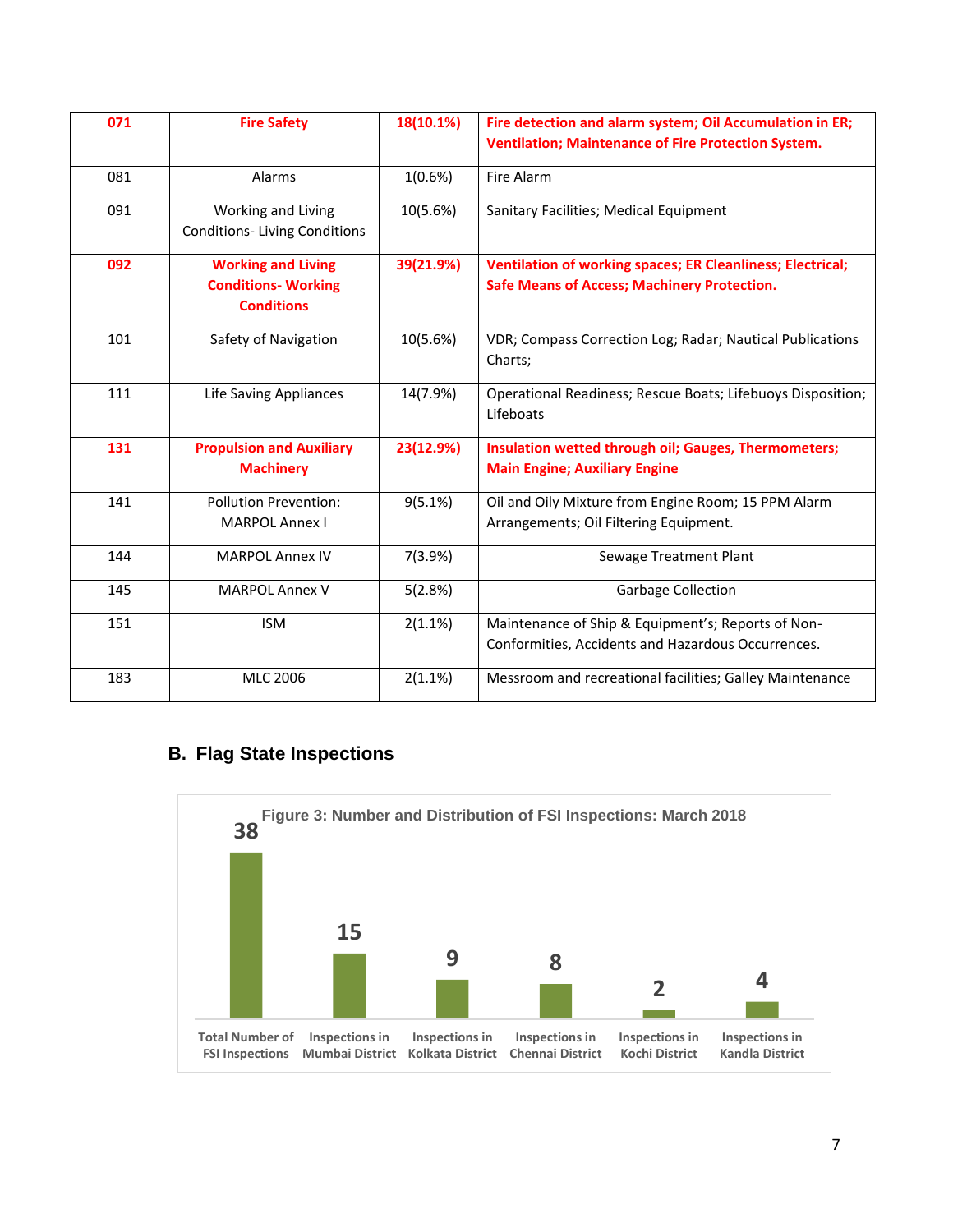| Table 5: Performance of vessels based on ship type |                |                                |                |                |  |  |  |
|----------------------------------------------------|----------------|--------------------------------|----------------|----------------|--|--|--|
| Type of vessel                                     | Number of      | Number of<br><b>Deficiency</b> |                |                |  |  |  |
|                                                    | inspections    | detentions                     | Ratio          | Ratio          |  |  |  |
| <b>All Vessels</b>                                 | 38             | $\Omega$                       | 6.6            | $\Omega$       |  |  |  |
| <b>Bulk Carrier</b>                                | $\overline{2}$ | 0                              | 9.5            | 0              |  |  |  |
| <b>General Cargo/Multi-</b><br>purpose Ship/OCV    | 1              | $\Omega$                       | 14             | $\Omega$       |  |  |  |
| Off-shore vessels                                  | 9              | $\Omega$                       | 7.1            | $\Omega$       |  |  |  |
| Oil Tankers                                        | 4              | $\Omega$                       | 9              | 0              |  |  |  |
| <b>Gas Carrier</b>                                 | 1              | $\Omega$                       | $\overline{4}$ | 0              |  |  |  |
| Container                                          | 1              | $\mathbf 0$                    | 9              | $\overline{0}$ |  |  |  |
| Other Cargo Vessels                                | 9              | $\Omega$                       | 5.9            | $\Omega$       |  |  |  |
| Passenger Ship                                     | 1              | $\Omega$                       | 16             | 0              |  |  |  |
| Tug Boat                                           | 10             | $\Omega$                       | 3.6            | $\Omega$       |  |  |  |

| Table 6A: Performance of vessels based on ship age and type |                  |                  |                |                      |                  |                  |               |                  |
|-------------------------------------------------------------|------------------|------------------|----------------|----------------------|------------------|------------------|---------------|------------------|
|                                                             |                  | 0-5 Years        |                |                      |                  |                  | 5-15 Years    |                  |
| <b>Ship Type</b>                                            | No. of<br>insps. | No. of<br>detns. | Def.<br>ratio  | Nil<br>def.<br>ratio | No. of<br>insps. | No. of<br>detns. | Def.<br>ratio | Nil def<br>ratio |
| All Vessels                                                 | $\overline{2}$   | $\mathbf{0}$     | 2.5            | $\mathbf 0$          | 21               | $\mathbf{0}$     | 6.2           | 0                |
| <b>Bulk Carrier</b>                                         |                  |                  |                |                      | $\overline{2}$   | $\Omega$         | 9.5           | $\mathbf 0$      |
| <b>OCV</b>                                                  |                  |                  |                |                      | 6                | $\mathbf 0$      | 5.3           | 0                |
| Off shore service vessels                                   | $\mathbf{1}$     | $\Omega$         | 3              | $\Omega$             | $\overline{7}$   | $\mathbf 0$      | 8             | 0                |
| Oil Tankers                                                 |                  |                  |                |                      |                  |                  |               |                  |
| <b>Container Vessels</b>                                    |                  |                  |                |                      |                  |                  |               |                  |
| HS Passenger Vessels                                        |                  |                  |                |                      |                  |                  |               |                  |
| Tug Boats                                                   | 1                | $\mathbf 0$      | $\overline{2}$ | $\mathbf 0$          | 6                | $\mathbf 0$      | 3.83          | $\mathbf 0$      |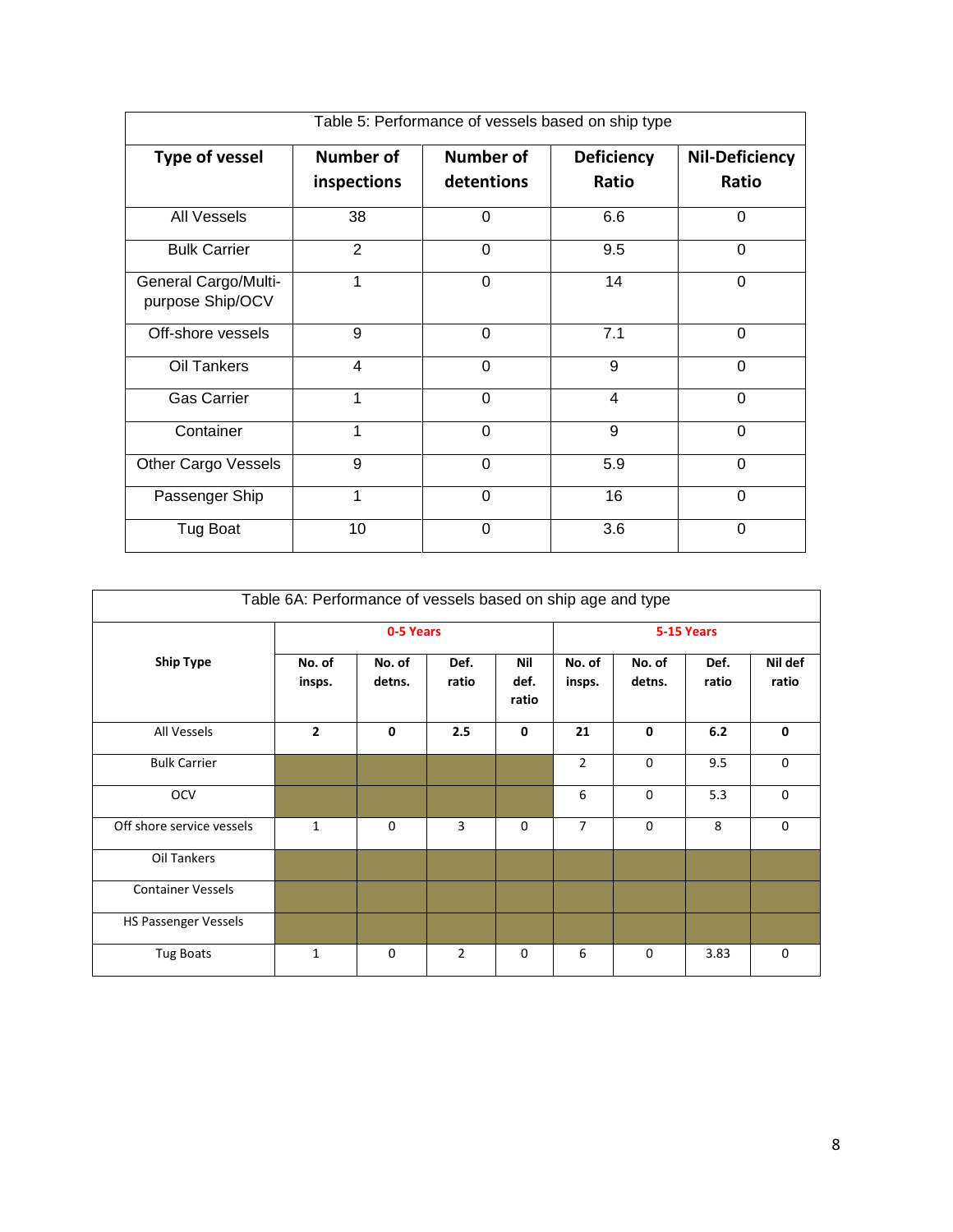| Table 6B: Performance of vessels based on ship age and type |                |                    |               |                   |                  |                  |               |                            |
|-------------------------------------------------------------|----------------|--------------------|---------------|-------------------|------------------|------------------|---------------|----------------------------|
|                                                             |                | <b>15-25 Years</b> |               |                   |                  | >25 Years        |               |                            |
| <b>Ship Type</b>                                            | No. of insps.  | No. of<br>detns.   | Def.<br>ratio | Nil def.<br>ratio | No. of<br>insps. | No. of<br>detns. | Def.<br>ratio | <b>Nil</b><br>def<br>ratio |
| <b>All Vessels</b>                                          | 8              | $\mathbf 0$        | 6.5           | $\mathbf{0}$      | $\overline{7}$   | $\mathbf{0}$     | 9.14          | $\mathbf{0}$               |
| <b>Bulk Carrier</b>                                         |                |                    |               |                   |                  |                  |               |                            |
| General Cargo/Multi-<br>Purpose Vessels/OCV                 | $\mathbf{1}$   | $\mathbf 0$        | 3             | $\Omega$          | 3                | $\mathbf 0$      | 10.7          | $\Omega$                   |
| Off shore service vessels                                   |                |                    |               |                   | $\mathbf{1}$     | $\mathbf 0$      | 5             | $\mathbf 0$                |
| Oil Tankers                                                 | $\overline{2}$ | $\Omega$           | 6.5           | $\Omega$          | $\overline{2}$   | $\Omega$         | 11.5          | $\mathbf 0$                |
| <b>Container Vessels</b>                                    | $\mathbf{1}$   | $\Omega$           | 9             | $\Omega$          |                  |                  |               |                            |
| Passenger Vessels                                           | $\mathbf{1}$   | $\Omega$           | 16            | $\mathbf 0$       |                  |                  |               |                            |
| <b>Tug Boats</b>                                            | $\overline{2}$ | $\Omega$           | 3.5           | $\Omega$          | $\mathbf{1}$     | $\Omega$         | 4             | $\Omega$                   |
| Gas Carrier                                                 | $\mathbf{1}$   | $\Omega$           | 4             | $\Omega$          |                  |                  |               |                            |

| Table 7A: Performance of vessels of less than 500gt |               |                  |            |                |  |  |  |
|-----------------------------------------------------|---------------|------------------|------------|----------------|--|--|--|
|                                                     | No. of insps. | No. of<br>detns. | Def. ratio | Nil def. ratio |  |  |  |
| <b>All Vessels</b>                                  | 15            | $\Omega$         | 5.0        | 0              |  |  |  |
| <b>Off-Shore Service Vessel</b>                     | 2             | 0                | 6          | 0              |  |  |  |
| Other Cargo Vessel                                  | 2             | $\Omega$         | 5.5        | 0              |  |  |  |
| Passenger Vessel                                    |               | $\Omega$         | 16         | 0              |  |  |  |
| Tug Boats                                           | 10            | 0                | 3.6        | 0              |  |  |  |

| Table 7B: Performance of vessels between 500-3000gt |               |                  |            |                |  |  |  |
|-----------------------------------------------------|---------------|------------------|------------|----------------|--|--|--|
|                                                     | No. of insps. | No. of<br>detns. | Def. ratio | Nil def. ratio |  |  |  |
| All Vessels                                         | 13            | 0                | 7.46       |                |  |  |  |
| General Cargo/Multi-Purpose<br>Vessels/OCV          |               | 0                | 7.28       |                |  |  |  |
| <b>Off-shore Service Vessels</b>                    | 6             |                  | 7.67       |                |  |  |  |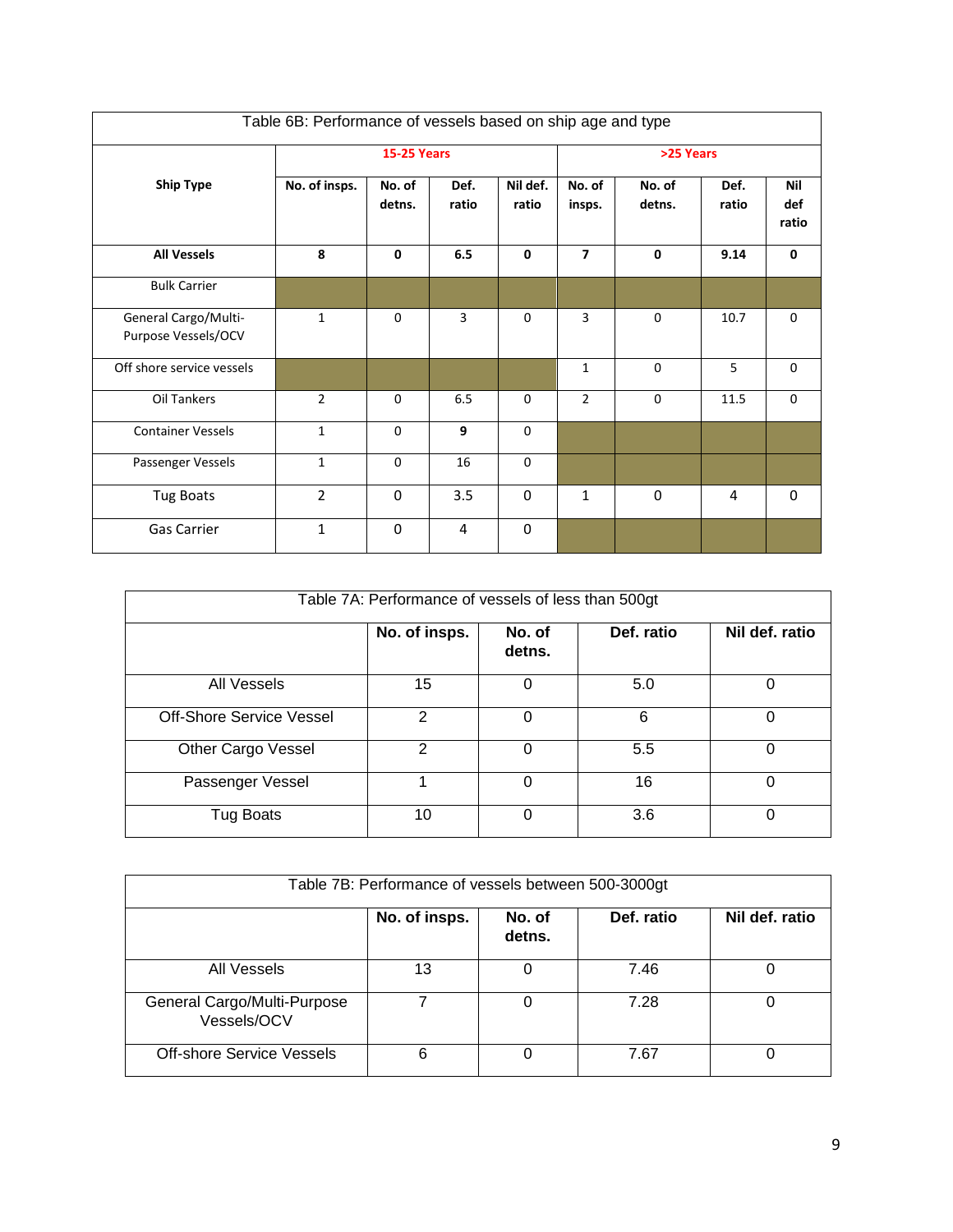| Table 7C: Performance of vessels more than 3000gt |                  |                  |            |                |
|---------------------------------------------------|------------------|------------------|------------|----------------|
|                                                   | No. of<br>insps. | No. of<br>detns. | Def. ratio | Nil def. ratio |
| All Vessels                                       | 10               | $\Omega$         | 7.9        | 0              |
| <b>Bulk Carrier</b>                               | $\overline{2}$   | $\Omega$         | 9.5        | $\Omega$       |
| Container                                         |                  | 0                | 9          | 0              |
| <b>Gas Carriers</b>                               | 1                | $\Omega$         | 4          | 0              |
| General Cargo/Multi-purpose<br>Vessels/OCV        |                  | $\Omega$         | 5          | 0              |
| Oil Tanker                                        | 4                | $\Omega$         | 9          | 0              |
| <b>Offshore Service Vessels</b>                   |                  | 0                | 6          | 0              |

| Table 8: Performance of Recognized Organizations |                                 |                         |                                   |                                |  |
|--------------------------------------------------|---------------------------------|-------------------------|-----------------------------------|--------------------------------|--|
| Recognized<br>Organization/s                     | Number of<br><b>Inspections</b> | Number of<br>detentions | <b>Deficiency</b><br><b>Ratio</b> | <b>Nil Deficiency</b><br>Ratio |  |
| <b>All Vessels</b>                               | 38                              | 0                       | 6.6                               | 0                              |  |
| <b>IRS/ABS</b>                                   | 3                               | $\Omega$                | 9.67                              | 0                              |  |
| <b>IRS-KRS</b>                                   | 4                               | $\Omega$                | 4                                 | 0                              |  |
| <b>IRS/LR</b>                                    | 1                               | $\Omega$                | 5                                 | 0                              |  |
| <b>IRS/NK</b>                                    |                                 | $\Omega$                | 8                                 | 0                              |  |
| <b>IRS/RINA</b>                                  | 4                               | $\Omega$                | 6                                 | 0                              |  |
| <b>IRS</b>                                       | 31                              | $\Omega$                | 6.41                              | 0                              |  |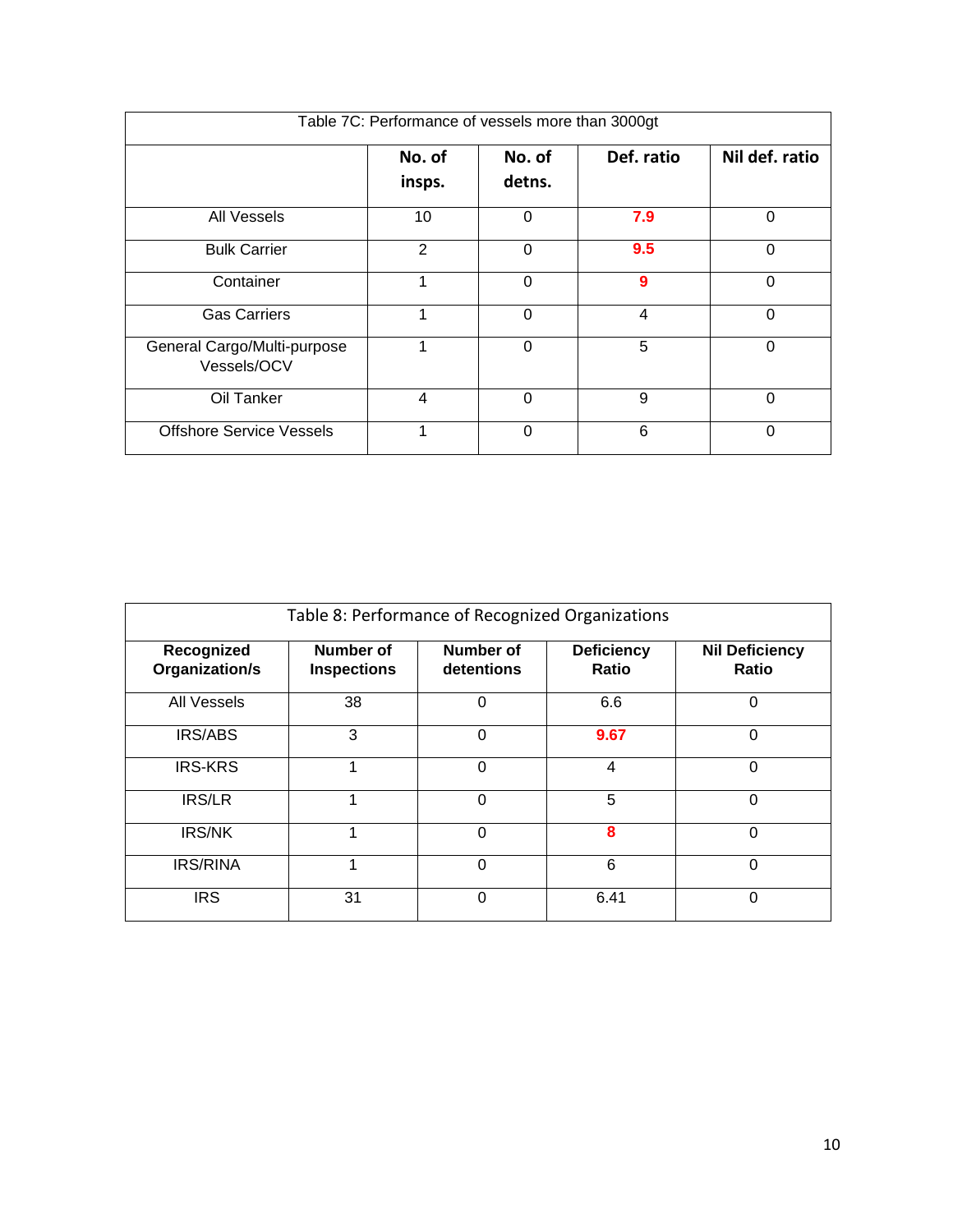| Table 9: Performance of Indian Ship Operators |                                        |                                       |                                   |                                       |  |
|-----------------------------------------------|----------------------------------------|---------------------------------------|-----------------------------------|---------------------------------------|--|
| <b>Name of Company</b>                        | <b>Number of</b><br><b>Inspections</b> | <b>Number of</b><br><b>Detentions</b> | <b>Deficiency</b><br><b>Ratio</b> | <b>Nil-Deficiency</b><br><b>Ratio</b> |  |
| <b>AMBA Shipping &amp; Logistics</b><br>Ltd.  | $\overline{2}$                         | $\mathbf 0$                           | 8.5                               | $\mathbf 0$                           |  |
| Apeejay Shipping Ltd.                         | $\mathbf{1}$                           | $\mathbf 0$                           | 11                                | $\mathbf 0$                           |  |
| Chandra Ship Management<br>Pvt. Ltd.          | 1                                      | $\mathbf 0$                           | 5                                 | $\mathbf 0$                           |  |
| Dolphin Offshore                              | $\overline{2}$                         | $\mathbf 0$                           | 9                                 | $\Omega$                              |  |
| Great Offshore India Pvt. Ltd.                | $\overline{2}$                         | $\Omega$                              | 5.5                               | $\Omega$                              |  |
| Hoger Off-shore & Marine Pvt.<br>Ltd.         | $\overline{2}$                         | $\mathbf 0$                           | 5                                 | $\mathbf 0$                           |  |
| ITT Shipping Pvt. Ltd.                        | $\mathbf{1}$                           | $\mathbf 0$                           | 14                                | $\mathbf 0$                           |  |
| Ocean Sparkle Ltd.                            | 5                                      | 0                                     | 3.6                               | $\Omega$                              |  |
| ONGC                                          | 1                                      | $\mathbf 0$                           | 3                                 | $\overline{0}$                        |  |
| Orion Maritime Pvt. Ltd.                      | $\overline{2}$                         | 0                                     | 4                                 | $\Omega$                              |  |
| Reliance Industries Ltd.                      | $\overline{2}$                         | $\mathbf 0$                           | 2.5                               | $\mathbf 0$                           |  |
| Sanmar Shipping Ltd.                          | $\mathbf{1}$                           | $\mathbf 0$                           | 5                                 | 0                                     |  |
| <b>SAMSON Maritime Ltd.</b>                   | $\overline{2}$                         | $\mathbf 0$                           | 8.5                               | $\mathbf 0$                           |  |
| SCI Ltd.                                      | 4                                      | 0                                     | 8.5                               | 0                                     |  |
| Sea Sparkle Harbour Services<br>Pvt. Ltd.     | $\mathbf 1$                            | $\mathbf 0$                           | 5                                 | 0                                     |  |
| Seven Island Shipping Ltd.                    | 1                                      | $\mathbf 0$                           | 11                                | 0                                     |  |
| Svitzer Hazira Ltd.                           | $\mathbf{1}$                           | 0                                     | 6                                 | $\mathbf 0$                           |  |
| Synergy Oceanic Services Pvt.<br>Ltd.         | 1                                      | $\mathbf 0$                           | 8                                 | 0                                     |  |
| Tag Offshore Ltd.                             | $\overline{2}$                         | $\mathbf 0$                           | 10.5                              | 0                                     |  |
| <b>GESCO</b>                                  | 1                                      | $\mathbf 0$                           | $\overline{4}$                    | 0                                     |  |
| Tolani Shipping Ltd.                          | 1                                      | $\overline{0}$                        | 8                                 | $\overline{0}$                        |  |
| TW Ship Mangement Pvt. Ltd.                   | 1                                      | 0                                     | 9                                 | 0                                     |  |
| Van Oord India Pvt. Ltd.                      | $\mathbf 1$                            | $\overline{0}$                        | 3                                 | $\mathbf 0$                           |  |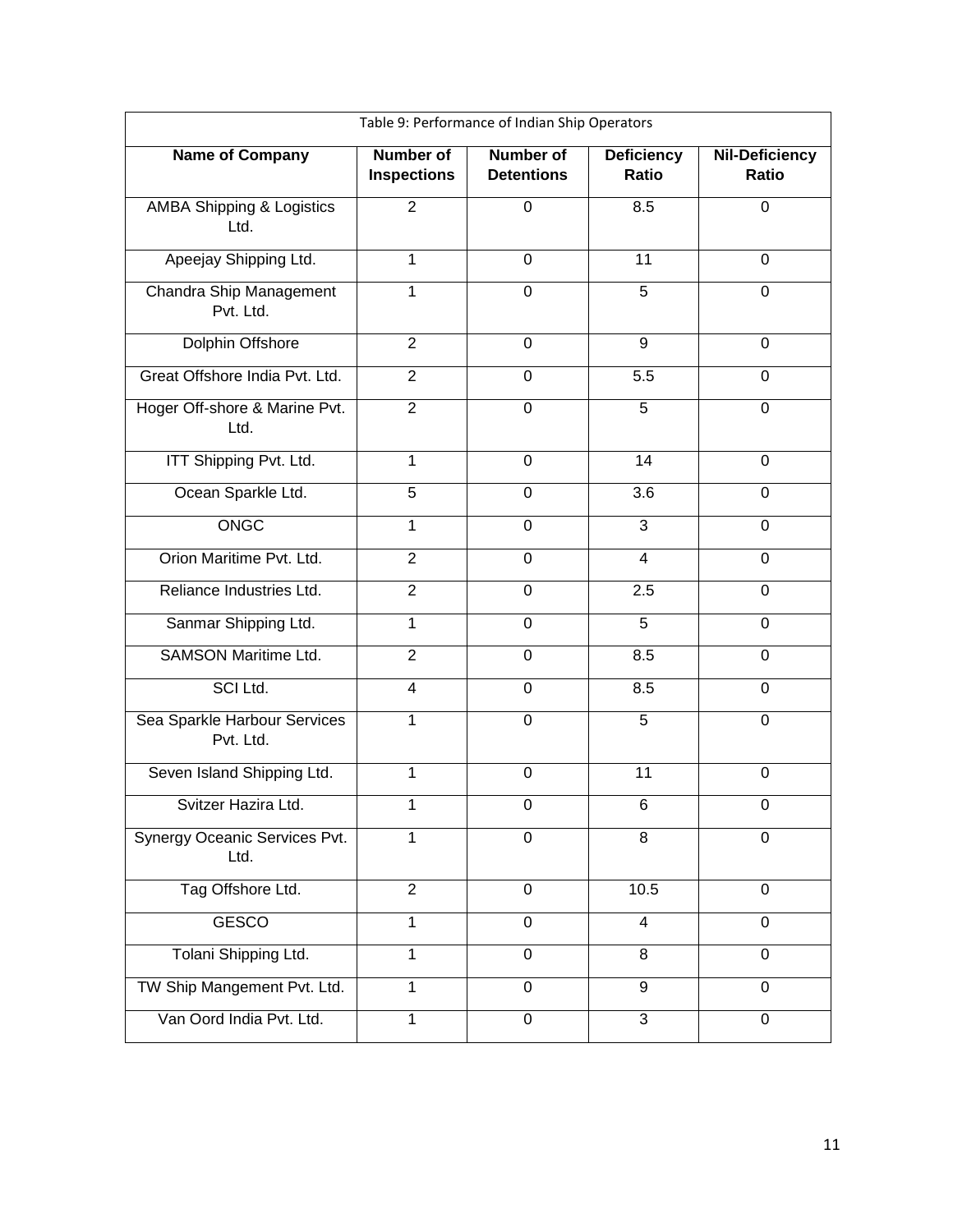|      | Table 10: Deficiencies Break-Up                       |                  |                                                                                                                                                       |  |  |  |
|------|-------------------------------------------------------|------------------|-------------------------------------------------------------------------------------------------------------------------------------------------------|--|--|--|
| Code | <b>Type</b>                                           | <b>Number</b>    | <b>Typical deficiencies</b>                                                                                                                           |  |  |  |
| 101  | <b>Safety of Navigation</b>                           | 24               | VDR; Lights, Shapes & Sound Signals; Charts, Bridge<br><b>Operations, Radar, Rudder Angle Indicator, Echo Sounder</b>                                 |  |  |  |
| 111  | <b>Life Saving Appliances</b>                         | 23               | Stowage and provisions of life-raft; Lifebuoys including<br>provisions and its disposition; Line Throwing Appliances;<br><b>Rescue Boat Inventory</b> |  |  |  |
| 131  | Propulsion & Aux. M/C                                 | 8                | Operation of Machinery; Auxiliary Engine                                                                                                              |  |  |  |
| 141  | <b>MARPOL Annex I</b>                                 | $\boldsymbol{6}$ | Retention of Oil on board; Accidental Outflow<br>performance; Pumping, piping and discharge<br>arrangements.                                          |  |  |  |
| 144  | <b>MARPOL Annex IV</b>                                | $\overline{3}$   | Sewage Treatment Plant                                                                                                                                |  |  |  |
| 145  | <b>MARPOL Annex V</b>                                 | 5                |                                                                                                                                                       |  |  |  |
| 151  | <b>ISM</b>                                            | 5                | Company responsibility & authority; Resources &<br>Personnel                                                                                          |  |  |  |
| 171  | Other Safety in General                               | 6                |                                                                                                                                                       |  |  |  |
| 011  | Certificates &<br>Documentation-Ship<br>Certificates  | 17               | MSMD; ISPS Certificate; Anti-fouling Certificate                                                                                                      |  |  |  |
| 012  | Certificates &<br>Documentation- Crew<br>Certificates | $\overline{2}$   | Certificate for Master & Officers.                                                                                                                    |  |  |  |
| 013  | Certificates &<br>Documentation-<br>Documentation     | 20               | Oil Record Book; Rest Hour Records                                                                                                                    |  |  |  |
| 021  | <b>Structural Conditions</b>                          | 6                | Decks-Corrosion                                                                                                                                       |  |  |  |
| 031  | Water/Weathertight<br>Conditions                      | 17               | Doors; Ventilators, Pipes & Casings; Freeboard Marks.                                                                                                 |  |  |  |
| 041  | <b>Emergency Systems</b>                              | 3                | Emergency Lighting, Batteries & Switches; Emergency Fire<br>Pump & its pipes; Muster List                                                             |  |  |  |
| 051  | <b>Radio Communications</b>                           | 10               | Reserve Source of Energy; INMARSAT Ship Earth Station;<br>Radio Log; SART/AIS-SART;                                                                   |  |  |  |
| 061  | Cargo Operations                                      | 5                | Cargo transfer-tankers                                                                                                                                |  |  |  |
| 071  | <b>Fire Safety</b>                                    | 23               | <b>Remote Means of Control (Pumps, Ventilation etc.); Fire</b><br><b>Fighting Equipment and Appliances;</b>                                           |  |  |  |
| 081  | <b>Alarms</b>                                         | 4                | <b>Fire Alarms; Other Alarms</b>                                                                                                                      |  |  |  |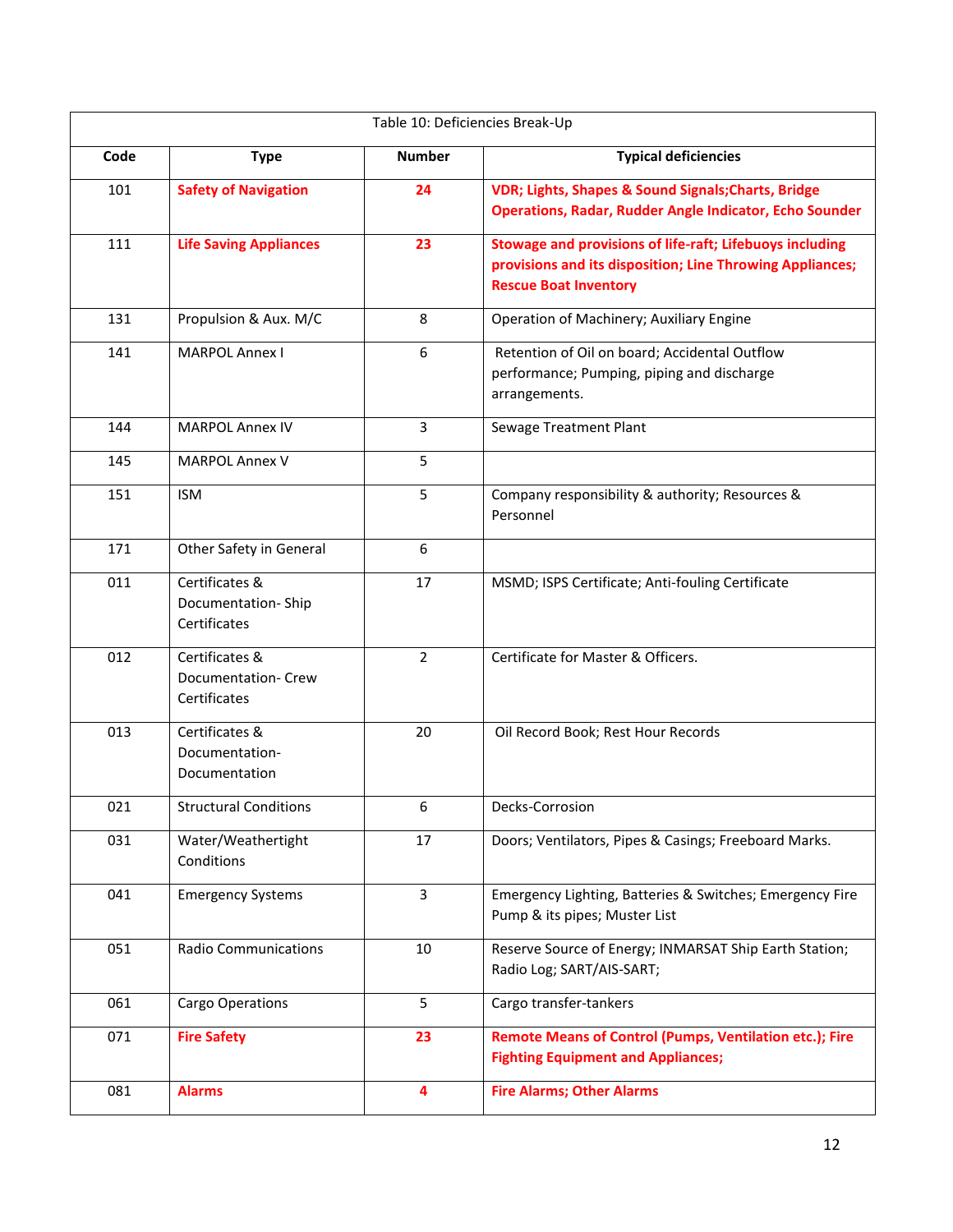| 091 | Working & Living                                                               | 8  | Sanitary Facilities; Cleanliness; Sick Bay; Accommodation                                                          |
|-----|--------------------------------------------------------------------------------|----|--------------------------------------------------------------------------------------------------------------------|
|     | <b>Conditions: Living</b>                                                      |    | Ventilation; Medical Equipment                                                                                     |
|     | Conditions                                                                     |    |                                                                                                                    |
| 092 | <b>Working &amp; Living</b><br><b>Conditions: Working</b><br><b>Conditions</b> | 55 | <b>Electrical; Machinery; Protection-MC Parts; Cleanliness of</b><br><b>Engine Room; Pipes, Wires, Insulation;</b> |

# **C. Port State Inspections of Indian Flag Vessels**



| Table 11: Performance under various PSC regimes |                                 |                         |                            |                             |
|-------------------------------------------------|---------------------------------|-------------------------|----------------------------|-----------------------------|
| Regional<br><b>MOU/PSC</b><br>Regime            | Number of<br><b>Inspections</b> | Number of<br>detentions | <b>Deficiency</b><br>Ratio | <b>Nil Deficiency Ratio</b> |
| All total                                       | 14                              |                         | 3.34                       | 0.25                        |
| Paris                                           | 2                               | 0                       | 5                          | 0.5                         |
| Riyadh                                          | 3                               | 0                       | 0.66                       | 0.33                        |
| Tokyo                                           | 6                               | 1                       | 4.83                       | 0.33                        |
| <b>USCG</b>                                     | $\overline{2}$                  | 0                       | 2.5                        | 0.5                         |
| Vina-Del-Mar                                    |                                 | 0                       | $\mathcal{P}$              | 0                           |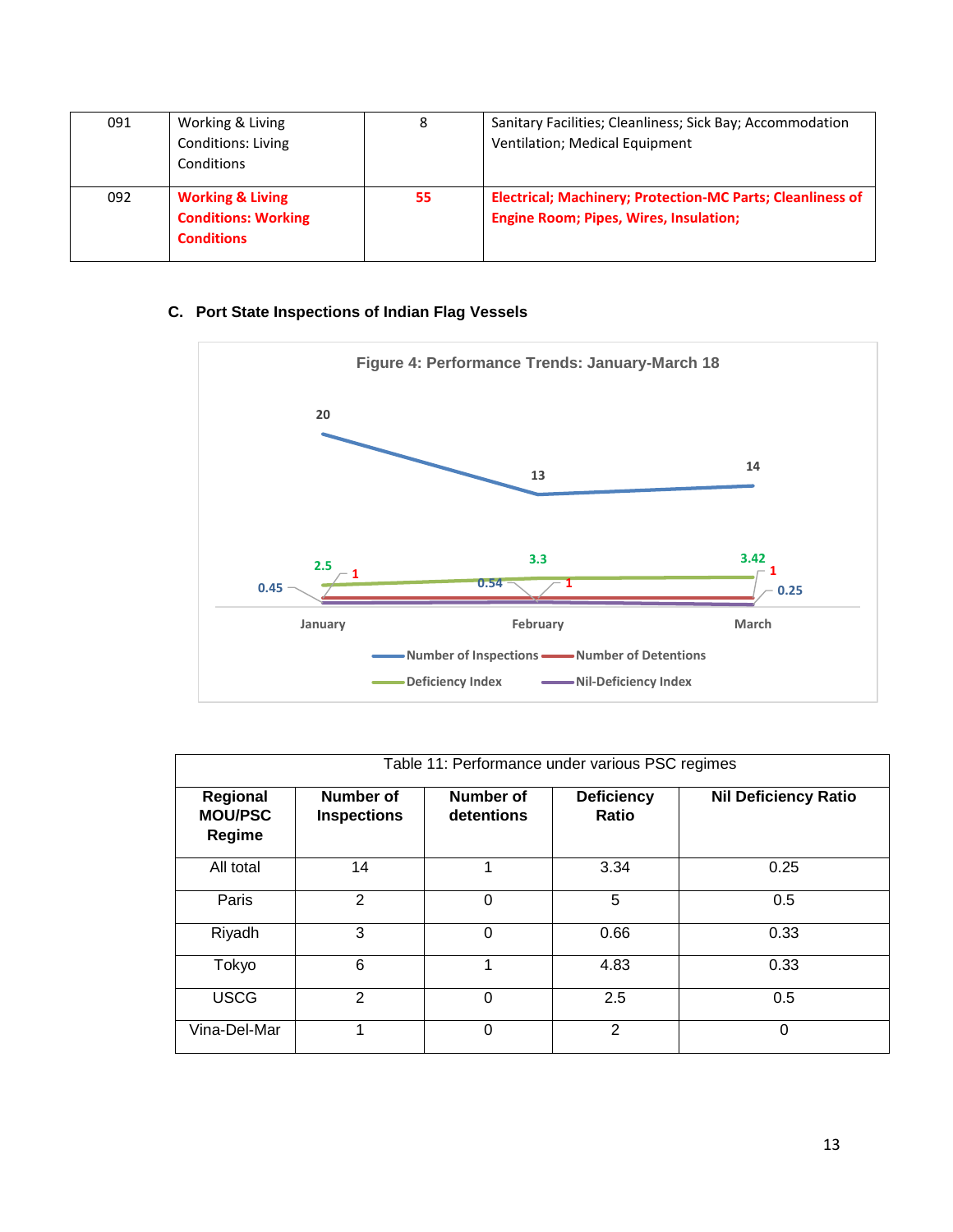| Table 12: Performance based upon ship type and age |                                        |                                |                                   |                             |
|----------------------------------------------------|----------------------------------------|--------------------------------|-----------------------------------|-----------------------------|
| Type of<br><b>Vessel</b>                           | <b>Number of</b><br><b>Inspections</b> | <b>Number of</b><br>detentions | <b>Deficiency</b><br><b>Index</b> | <b>Nil Deficiency Index</b> |
| <b>Bulk Carrier</b>                                | 8                                      | $\bf{0}$                       | 2.6                               | 0.825                       |
| 0-5 Years                                          | 1                                      | $\Omega$                       | $\Omega$                          | 1.0                         |
| 5-15 Years                                         | 6                                      | $\Omega$                       | 1.0                               | 0.66                        |
| <b>15-25 Years</b>                                 | 1                                      | $\Omega$                       | 15                                | 0                           |
| <b>Oil Tanker</b>                                  | 3                                      | 1                              | 4.33                              | 0.66                        |
| 5-15 Years                                         | 1                                      | $\Omega$                       | 0                                 | 1.0                         |
| $>= 15$ Years                                      | 2                                      | 1                              | 6.5                               | 0.5                         |
| <b>Chemical</b>                                    | 1                                      | $\Omega$                       | $\overline{2}$                    | $\mathbf 0$                 |
| <b>Tanker</b>                                      | 1                                      | $\Omega$                       | $\overline{2}$                    | 0                           |
| >=15 Years                                         |                                        |                                |                                   |                             |
| <b>Container</b>                                   | 1                                      | $\bf{0}$                       | $\overline{7}$                    | $\mathbf{0}$                |
| <b>Ship</b>                                        | 1                                      | $\Omega$                       | 7                                 | 0                           |
| >=15 Years                                         |                                        |                                |                                   |                             |

| Table 13: Performance of Indian Ship Operator         |                                            |                         |                            |                             |  |
|-------------------------------------------------------|--------------------------------------------|-------------------------|----------------------------|-----------------------------|--|
| <b>Name of Company</b>                                | <b>Number of Inspections</b>               | Number of<br>detentions | <b>Deficiency</b><br>Ratio | <b>Nil Deficiency Ratio</b> |  |
| <b>ASP Ship</b><br>Management(India)<br>Pvt. Ltd.     | 2(Paris: 2)                                | $\mathbf 0$             | $\Omega$                   | 1                           |  |
| <b>Bernhard Schulte</b><br>Shipping(India) Ltd.       | 1(IONOU:1)                                 | $\mathbf 0$             | 15                         | $\mathbf 0$                 |  |
| Dawn Ship<br>Management                               | 1(10MOU: 1)                                | 1                       | 13                         | $\mathbf 0$                 |  |
| <b>Pacific International</b><br>Lines                 | 1(Tokyo:1)                                 | $\Omega$                | $\overline{7}$             | $\Omega$                    |  |
| <b>Shipping Corporation</b><br>of India Ltd.          | 2(TOKYO:2)                                 | $\mathbf 0$             | 1.5                        | 0.5                         |  |
| <b>Synergy Oceanic</b><br>Services India Pvt.<br>Ltd. | 1(Riyadh:1)                                | $\mathbf 0$             | $\overline{2}$             | $\Omega$                    |  |
| <b>GESCO Ltd.</b>                                     | 3(Tokyo:1; Black Sea:1;<br>Vina-Del-Mar:1) | $\mathbf 0$             | $\Omega$                   | 1                           |  |
| <b>Tolani Shipping</b>                                | 2(Vina-Del-Mar:1; Black<br>Sea:1)          | $\Omega$                | 1.5                        | 0.5                         |  |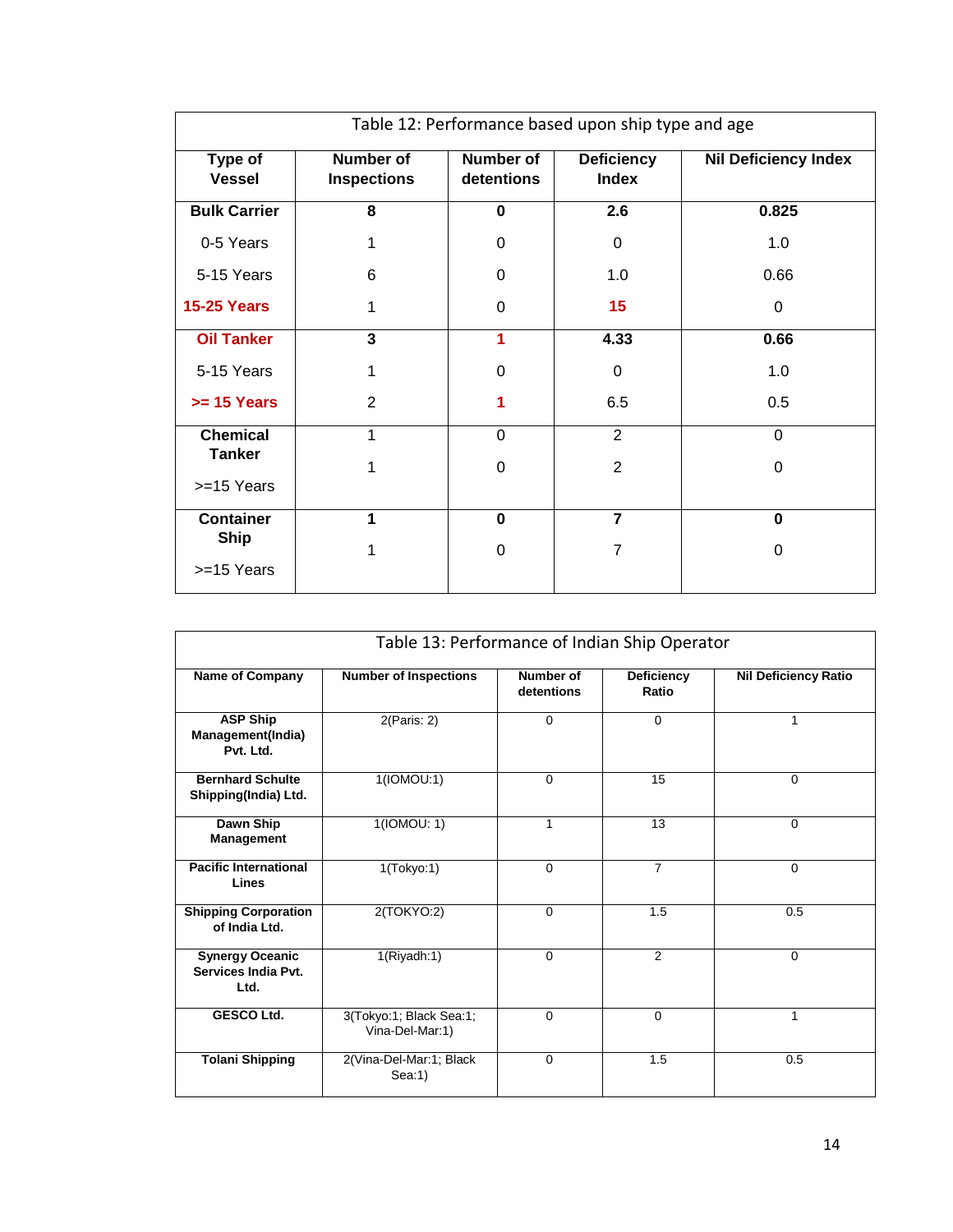| Table 15: Performance of Recognized Organizations |                          |                         |                         |                                |  |
|---------------------------------------------------|--------------------------|-------------------------|-------------------------|--------------------------------|--|
| <b>Recognized Organization</b>                    | Number of<br>inspections | Number of<br>detentions | <b>Deficiency Ratio</b> | <b>Nil Deficiency</b><br>Ratio |  |
| <b>IRS/BV</b>                                     |                          | 0                       | 0                       |                                |  |
| IRS/DNV, GL, DNV-GL(AS)                           |                          | 0                       | 0                       |                                |  |
| <b>IRS/LR</b>                                     | 2                        | 0                       | 5                       | 0                              |  |
| <b>IRS/NK</b>                                     |                          | 0                       | 2                       | 0                              |  |
| <b>IRS</b>                                        | 8                        |                         | 3.9                     | 0.625                          |  |

|                  | Table 16: Break up of deficiencies                                 |                                     |                                                                                   |  |  |
|------------------|--------------------------------------------------------------------|-------------------------------------|-----------------------------------------------------------------------------------|--|--|
| Code             | <b>Type</b>                                                        | <b>Number</b><br>(%age of<br>total) | <b>Typical deficiencies</b>                                                       |  |  |
| $\overline{011}$ | <b>Certificates and Documents: Ships</b><br><b>Certificate</b>     | 1(2.3%)                             |                                                                                   |  |  |
| $\overline{021}$ | <b>Structural Conditions</b>                                       | 3(7%)                               | Deck condition                                                                    |  |  |
| 031              | <b>Water/Weathertight Conditions</b>                               | 8(18.6%)                            | Cargo and other Hatchways                                                         |  |  |
| 041              | <b>Emergency Systems</b>                                           | 2(4.7%)                             | Emergency Fire Pumps and its pipes.                                               |  |  |
| 051              | <b>Radio Communication</b>                                         | 1(2.3%)                             | <b>INMARSAT not working</b>                                                       |  |  |
| 061              | <b>Cargo Operations including equipment</b>                        | 1(2.3%)                             | <b>Lashing Material</b>                                                           |  |  |
| 071              | <b>Fire Safety</b>                                                 | 4(9.3%)                             | Dirty Engine Room; Lashings                                                       |  |  |
| 081              |                                                                    | 1(2.3%)                             | Hold water detection system                                                       |  |  |
| 092              | <b>Working and Living Conditions: Working</b><br><b>Conditions</b> | 3(7%)                               | Crew Protection.                                                                  |  |  |
| 101              | <b>Safety of Navigation</b>                                        | 2(4.7%)                             | Charts                                                                            |  |  |
| 111              | <b>Life Saving Appliances</b>                                      | 2(4.7%)                             | Oil leakage from lifeboat ramp                                                    |  |  |
| 131              | <b>Propulsion and Auxiliary Machinery</b>                          | 6(13.9%)                            | Propulsion Machinery; Non-operational Aux<br>Engine, Main Air Compressor, SW Pump |  |  |
| 141              | <b>Pollution Prevention- MARPOL Annex I</b>                        | 2(4.7%)                             | Oil filtering equipment.                                                          |  |  |
| 145              | <b>Pollution Prevention- MARPOL Annex V</b>                        | 3(7%)                               | Garbage Management Plan                                                           |  |  |
| 146              | <b>Pollution Prevention- MARPOL Annex V</b>                        | 2(4.7%)                             | Non-operational Incinerator                                                       |  |  |
| 151              | <b>ISM</b>                                                         | 1(2.3%)                             |                                                                                   |  |  |
| 184              | <b>Labour Conditions</b>                                           | 1(2.3%)                             | Port Anchor Missing                                                               |  |  |
| $\overline{171}$ | <b>Others</b>                                                      |                                     | Safety in general                                                                 |  |  |